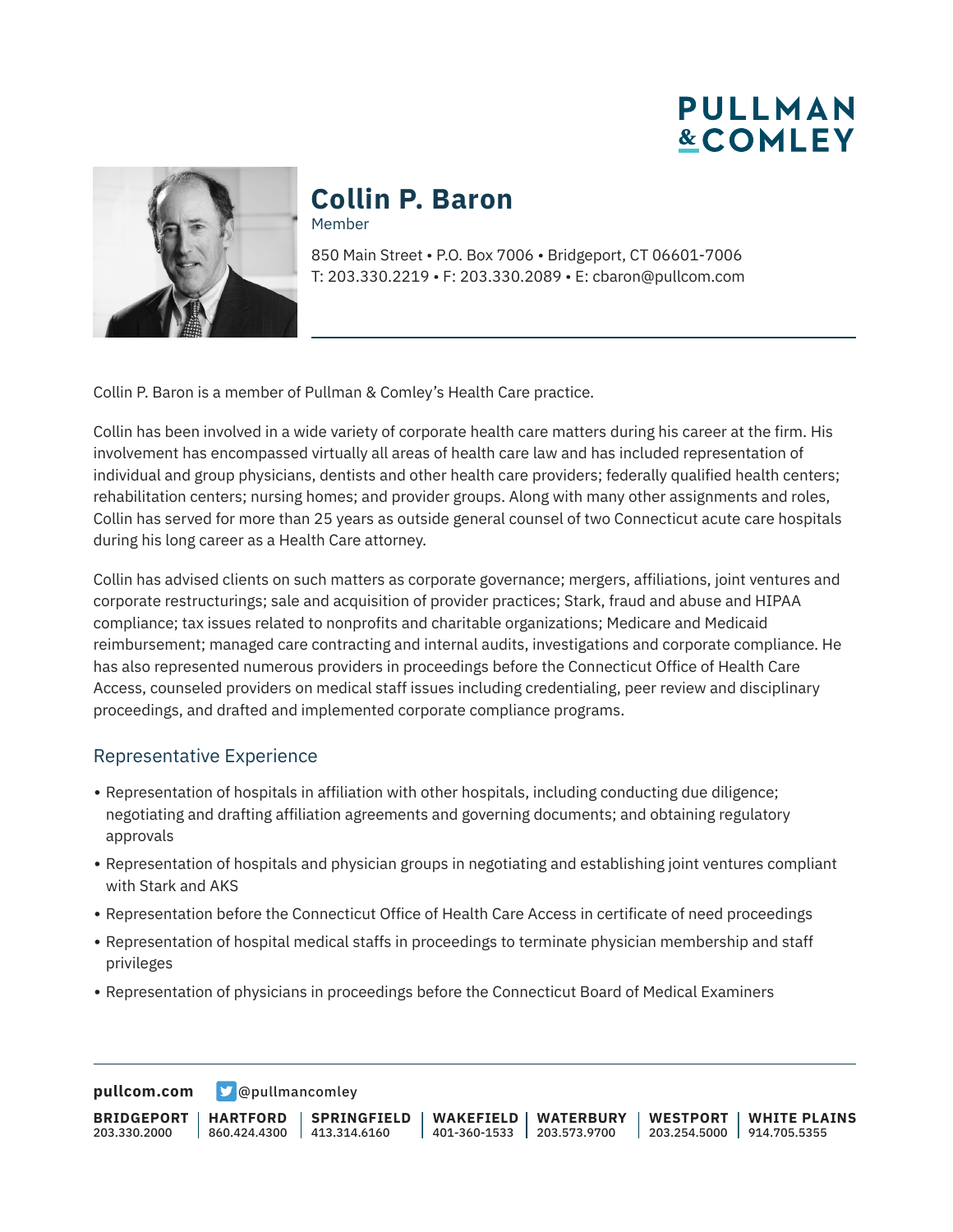# **PULLMAN &COMLEY**

### Collin P. Baron

- Development of hospital policies and procedures affecting such areas as patient resuscitation, organ donation, AIDS testing and informed consent
- Representation of hospitals in the development and implementation of physician recruiting programs

### **Practice Areas**

Health Care; Hospitals and Health Care Institutions; Physicians and Other Health Care Practitioners; Professional Liability, Business and Finance

### **Bar and Court Admissions**

Connecticut Commonwealth of Virginia U.S. Court of Appeals for the Second Circuit U.S. District Court, District of Connecticut U.S. Supreme Court

### **Education**

The George Washington University National Law Center, J.D. University of Virginia, B.A.

### **Publications**

A Thirteen-Year-Old, Catastrophic Injuries, Medicaid and a Fight Over a Lawsuit Settlement *PREVIEW of United States Supreme Court Cases*, 01.2022

Understand Your New Obligations Under HIPAA *Fairfield County Business Journal*, 06.21.2010

### **Alerts and Newsletters**

Top 10 Connecticut Health Law Cases for 2021 02.18.2022

Due Diligence in Home Health M&A Transactions 11.12.2021